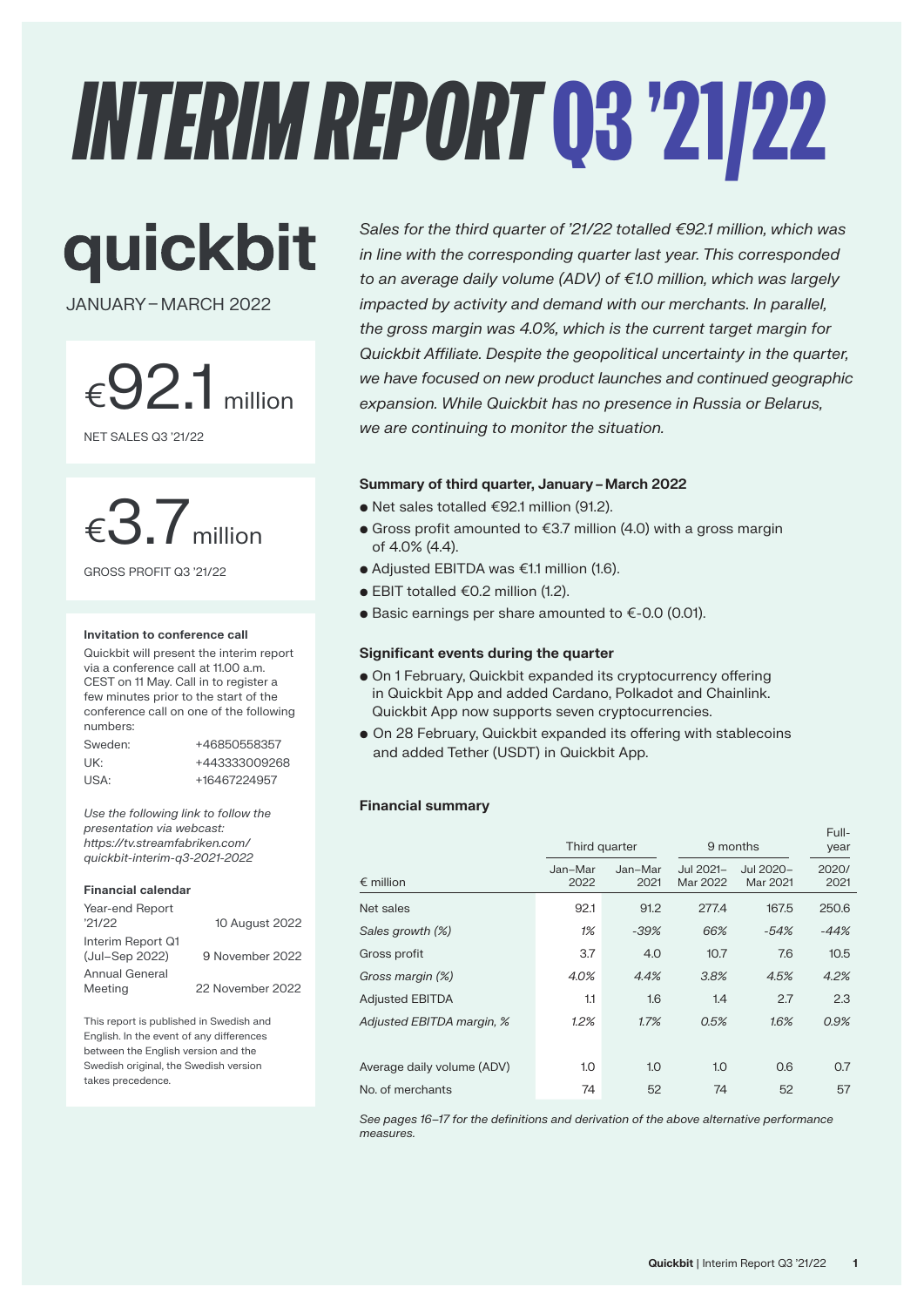# **Comments by the CEO**

*For the second time within a brief period, we find ourselves in an increasingly turbulent business environment with greater economic and geopolitical uncertainty. Russia's invasion of Ukraine, in conjunction with higher inflation and expected monetary tightening, is dampening global growth prospects. Against this backdrop, we posted a strong quarter while concurrently focusing on new product launches and geographic expansion.*

Net sales in the quarter totalled €92.1 million, corresponding to an ADV of €1.0 million, which was largely driven by activity and demand with our merchants. Compared with the preceding quarter, we raised the gross margin from 3.9% to 4.0%, which is also in line with our current target margin for Quickbit Affiliate. We are noting increasing turbulence in the operating environment, with growth companies tightening their belts, at the same time as we posted strong financials and positive earnings, measured as adjusted EBITDA, and underlying free cash flow.

In Norway, we launched EUR accounts for Quickbit App during the quarter as well as a support function to facilitate tax declarations of crypto transactions in April. Moreover, we have added four cryptocurrencies to Quickbit App: Cardano, Polkadot, Chainlink and Tether, with the latter being a stablecoin. And we are very proud to be the first Swedish crypto company to have launched a debit card, Quickbit Card, which is now available to the general public in Sweden. We believe we have the broadest and most unique crypto offering in the Nordic region.

In addition, our license application in Finland was approved at the end of the quarter, which means that we will, in due course, be launching both Quickbit App and Quickbit Card in Finland. In parallel, we are continuing to work on the approval of our license application in the Netherlands. We believe our strong compliance team provides a competitive advantage in an increasingly changing regulatory landscape.

Expanding our international presence is also a key component of our growth ambitions. For this reason, we have now employed personnel in Serbia and expanded our presence in Gibraltar. The establishment in Serbia comprises a tech hub to enable further development and increase the scalability of our development process. Over the next six months, our plans include launching a series of new products, both in the B2B and in the B2C segments, which will accelerate our "idea to revenue" process. We aim to maintain high activity levels in terms of development and launches, and we are continuing work with our product launches as per the announced schedule.

We are approaching the final development phase for Earn Wallet and Quickbit Merchant. As mentioned earlier, the aim is to launch both products in the fourth quarter. Our Earn Wallet enables cryptocurrency lending against a return and will initially be launched for Bitcoin, with an a addition of Tether in a next step. It will thereby provide our users with the opportunity to receive a return and reduce volatility, while concurrently retaining an exposure to crypto.

Quickbit Merchant, our upcoming e-merchant plugand-play solution, is generating substantial interest both from existing merchants and from new e-merchants. We have actively processed existing merchants during the quarter, with the aim of affiliating them to Quickbit Merchant. At the same, we are in dialogue with several potential new B2B customers of various sizes and in varying segments about future integration of the service. We look forward to offering our existing and future merchants a convenient cryptocurrency payment solution for use with consumers.

The combination of Quickbit Merchant, together with Quickbit Card, Quickbit App and Earn Wallet, will unite our ecosystem of crypto solutions. Together, they form the core of our goal to simplify and enable the use cryptocurrency payments in people's everyday life. In addition, this ongoing product diversification lays the foundation for additional revenue streams with a broader revenue base and higher margins over time. We will continue our endeavour to create an even larger international ecosystem of crypto solutions and, given current world events, we see a clear need for our products to facilitate for people moving capital across country borders. This is fully aligned with our vision of contributing to a borderless economy.

Hammad Abuiseifan CEO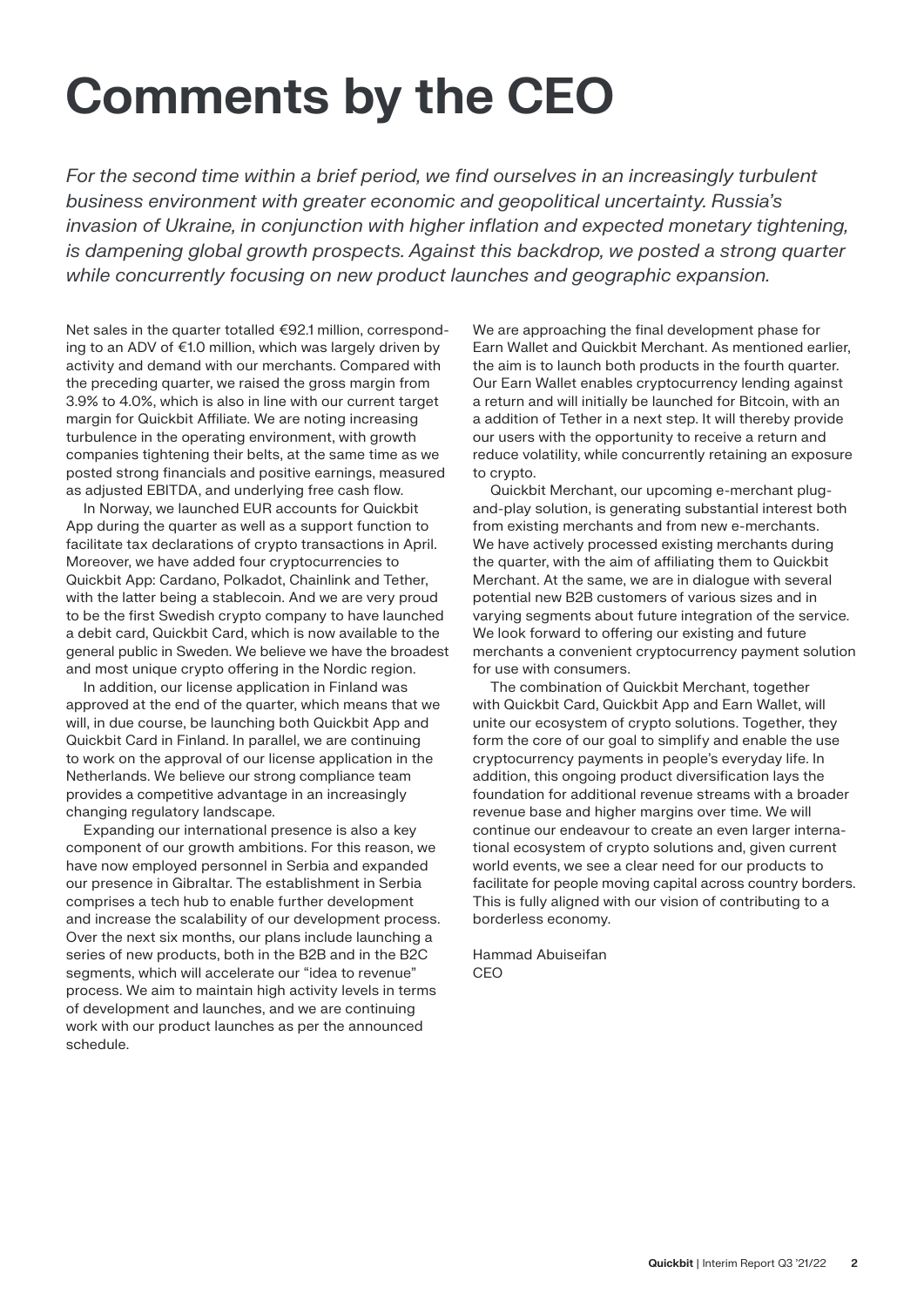# **Financial overview**

### **Net sales and gross profit**

Third quarter net sales totalled €92.1 million (91.2), up 1% year-on-year. The positive trend was primarily driven by activity and demand with merchants. Merchants numbered 74 at the end of third quarter, up 22 year-on-year.

Gross profit amounted to  $\epsilon$ 3.7 million (4.0) for the third quarter. The decline was attributable to a lower gross margin on a year-on-year basis. The gross margin was 4.0% (4.4).

### **Expenses**

Other external expenses for the third quarter amounted to €1.7 million (1.9), largely driven by organisational investments in terms of consultants and legal costs pertaining to, inter alia, applications and registrations in new countries. The decrease was due to a gradual reduction of variable expenses. Total variable transaction costs for the quarter amounted to €0.4 million, of which introducer fees for acquiring banks have been reduced to €0.0 million as part of Quickbit's partnership with new acquiring banks in the financial year aimed at reducing variable expenses.

Personnel expenses totalled €1.2 million (0.6), up year-on-year due primarily to the increase in employees.

#### **Earnings**

Adjusted EBITDA was €1.1 million (1.6), corresponding to an adjusted EBITDA margin of 1.2% (1.7). Adjustments encompassed items affecting comparability related to exchange differences and other non-recurring expenses, which amounted net to €0.2 million (0.2).

Depreciation and amortisation of PPE and intangible assets amounted to €0.7 million (0.2) and mainly pertained to amortisation of capitalised expenditure on product development.

EBIT totalled €0.2 million (1.2).



The tax expense for the third quarter of the '21/22 financial year was €0.3 million (0.3). Accordingly, net profit for the period amounted to €-0.1 million (0.9).

#### **Financial position**

On 31 December 2021, other receivables in the consolidated balance sheet amounted to €10.0 million (8.0). The balancesheet item, Other receivables, to some extent includes previous deposits of collateral in the form of liquid assets that Quickbit needed to make to its previous acquiring partner. From 31 August 2020, the company no longer needs to deposit liquid assets as collateral. Deposited collateral as of 31 March 2022 amounted to €3.9 million (5.6).

#### **Cash flow**

The change in working capital is mainly impacted by changes in other receivables, accrued income and expenses. The cash flow from operating activities amounted to  $€0.8$ million (5.4) for the third quarter.

Cash flow from investing activities amounted to  $\epsilon$ -0.7 million (-0.5) in the third quarter and pertained mainly to capitalised expenditure for product development.

Cash flow from financing activities totalled €-0.1 million (6.5) and was primarily attributable to principal elements of lease payments on lease liabilities. The decrease was mainly due to additional capital of €6.6 million in the comparative period as a result of the conversion of TO1 warrants.

On 31 March 2022, the Group's cash and cash equivalents amounted to €9.2 million (11.4).



#### Net sales and gross margin per quarter **No. of merchants**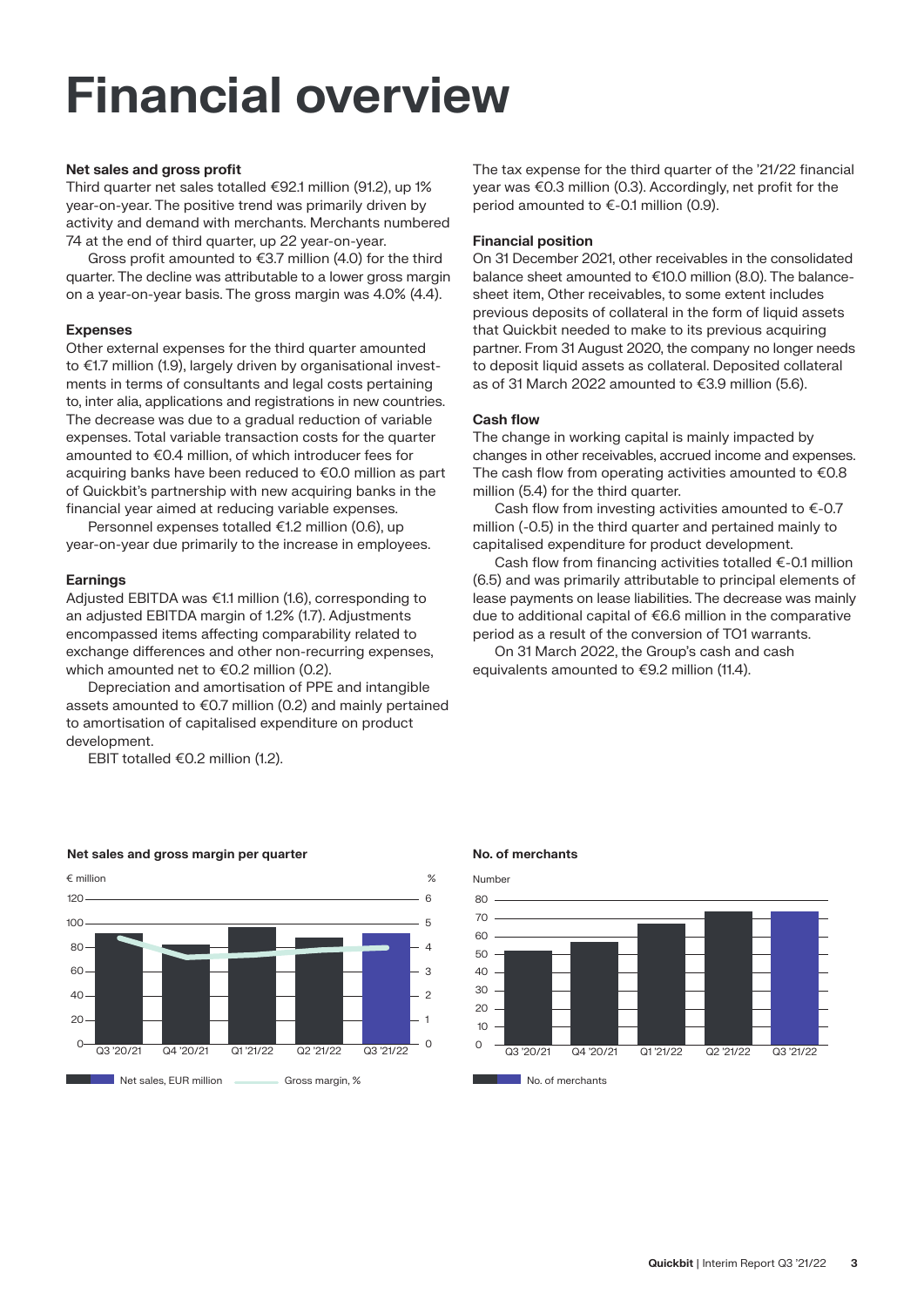# **Other information**

### **Parent Company**

The Parent Company's third quarter net sales amounted to SEK 4.3 million (3.4), and mainly related to inter-Group services. Inter-Group services are eliminated in the consolidated accounts and are thus eliminated from the consolidated income statement. Other operating income amounted to SEK 9.2 million (0.6) in the third quarter. Parent Company EBIT for the third quarter of the financial year amounted to SEK -23.2 million (-19.7). Third quarter net profit totalled SEK -22.6 million (-19.7). Cash and cash equivalents amounted to SEK 47.9 million (116.6) on 31 March 2022.

### **Employees**

The average number of employees, including consultants, in the third quarter amounted to 70 (47). The number of employees at the end of third quarter was 70 (47). The average number of employees (full-time positions excluding consultants) amounted to 55 (24) in third quarter.

### **Significant events during the quarter**

- On 1 February, Quickbit expanded its cryptocurrency offering in Quickbit App and added Cardano, Polkadot and Chainlink. The app now supports seven cryptocurrencies.
- On 28 February, Quickbit expanded its offering with stablecoins and added Tether (USDT) in Quickbit App.

### **Significant events after the quarter**

- On 20 April, Quickbit announced that Karin Burgaz had, at her own request and for personal reasons, chosen to step down from Quickbit's Board of Directors.Quickbit intends to convene an extraordinary general meeting to elect a new Board member.
- On 3 May, Quickbit launched a VISA card, the Quickbit Card, for the general public in Sweden, thereby making Quickbit the first Swedish crypto company to offer a debit card in Sweden.
- On 11 May, Quickbit announced that Simon Afeworki has decided leave Quickbit. Quickbit has appointed Susanne Andersson as new interim CFO. Susanne will be a part of the Group Management Team.

### **Risks and uncertainties**

Quickbit faces a number of risks and uncertainties that may directly or indirectly impact the company's operations. These uncertainties include among others regulatory risks linked to changes in regulations and legislation in various countries. The war in Ukraine has also increased the risk picture in the global economy that may effect Quickbit despite that Quickbit does not conduct business in or have exposure to Ukraine, Russia or Belarus. Quickbit follows the development carefully. Risks and uncertainties are described in more detail in Quickbit's most recently published annual report, available at www.quickbit.com.

### **Related-party transactions**

No transactions with related parties occurred in the third quarter.

### **Forward-looking statements**

This interim report contains statements concerning, inter alia, Quickbit's financial position and profitability, as well as statements about growth and long-term market potential that may be forward-looking. Quickbit believes that the expectations reflected in these forward-looking statements are based on reasonable assumptions. However, forward-looking statements include risks and uncertainties, and actual results or consequences may differ materially from those stated. In addition to what is required by applicable law, forward-looking statements apply only on the day they are made and Quickbit makes no undertaking to update any of them in light of new information or future events.

### **Review**

This report has been subject to review by the company's auditors.

### **Disclosure**

This information is such information that Quickbit eu AB (publ) is obliged to make public pursuant to the EU Market Abuse Regulation. The information was submitted for publication, through the agency of the contact person below, on Wednesday, 11 May 2022 at 8:00 a.m. CEST.

### **Contact**

Hammad Abuiseifan, CEO of Quickbit eu AB (publ) Tel: +46 73 095 87 12 E-mail: hammad@quickbit.com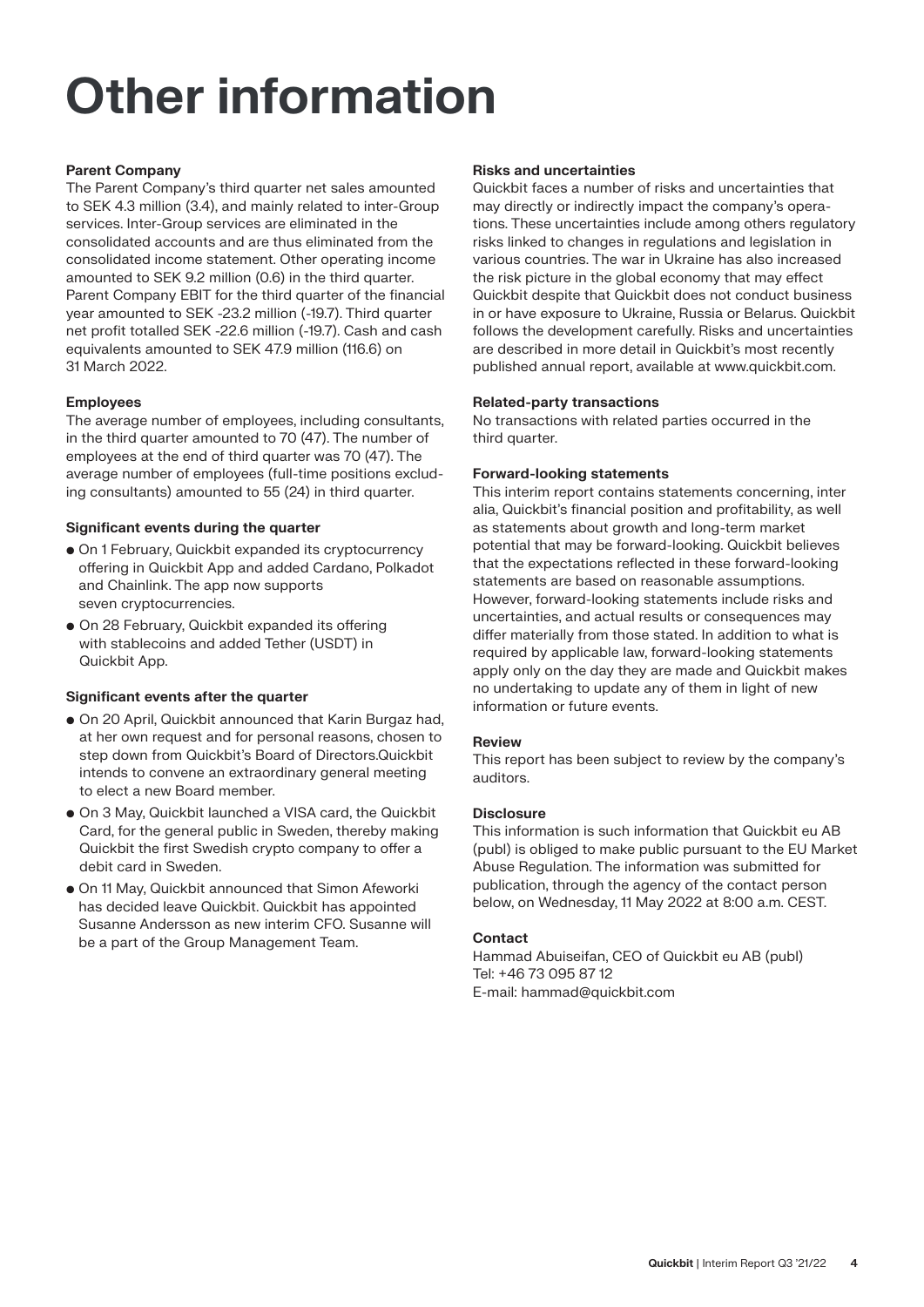# **Signatures**

The Board of Directors and the CEO declare that the undersigned interim report provides a true and fair overview of the Parent Company's and the Group's operations, their financial position and performance as well as describing material risks and uncertainties facing the Parent Company and other companies in the Group.

Stockholm, 11 May 2022

 Mikael Karlsson Chairman of the Board Jan Frykhammar Board member

Hammad Abuiseifan CEO and Board member QuickBit eu AB (publ)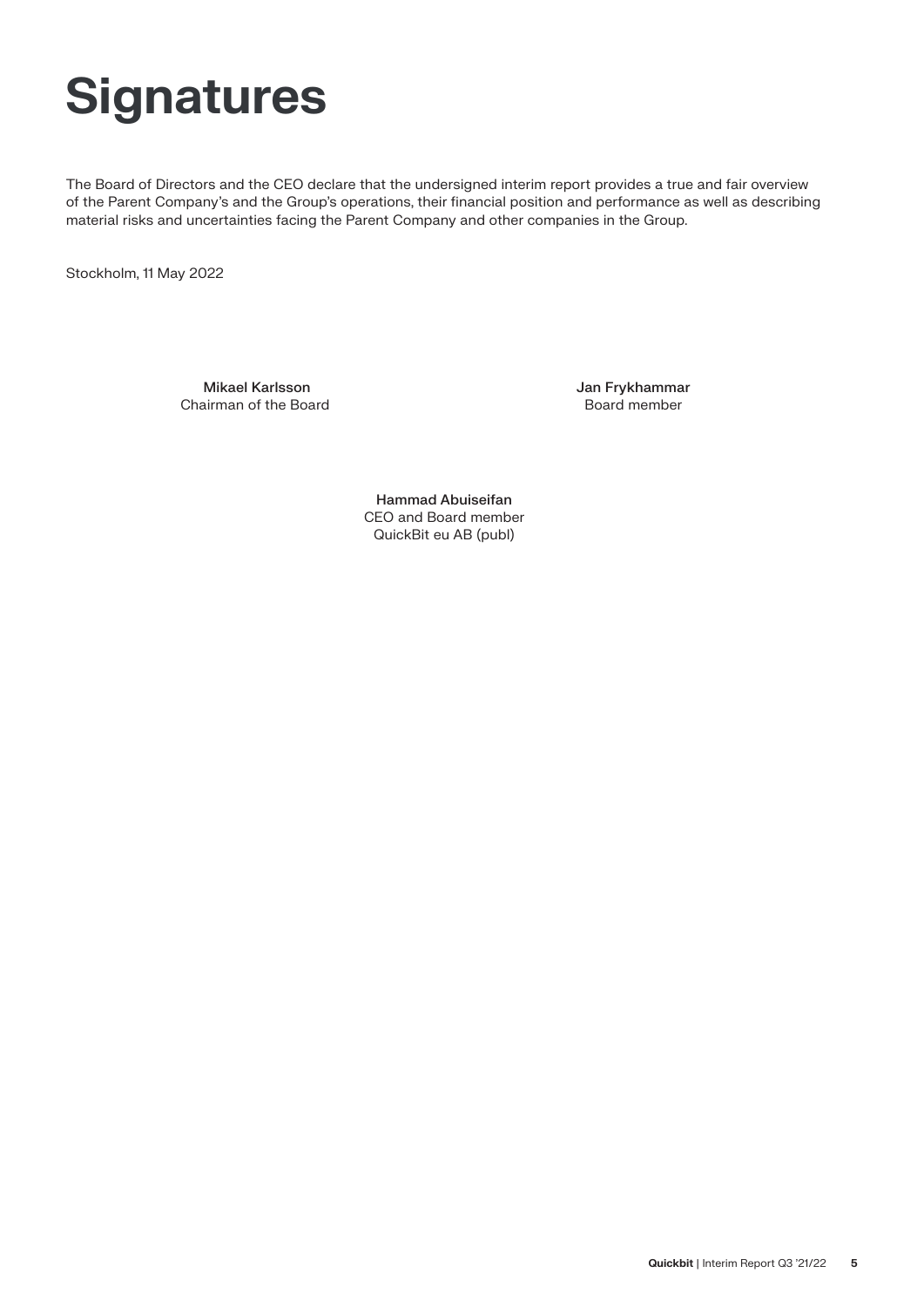# **Auditors' review report**

Quickbit eu AB (publ) corporate id. no. 559066-2093

### **Introduction**

We have reviewed the condensed interim financial information of Quickbit eu AB (publ) as of 31 March 2022 and the nine-month period that ended on this date. The Board of Directors and the CEO are responsible for the preparation and presentation of this financial information in accordance with IAS 34 and the Swedish Annual Accounts Act. Our responsibility is to express a conclusion on this interim report based on our review.

### **The focus and scope of the review**

We conducted our review in accordance with the International Standard on Review Engagements, ISRE 2410, Review of Interim Financial Information Performed by the Independent Auditor of the Entity. A review of the interim report consists of making inquiries, primarily of persons responsible for financial and accounting matters, and applying analytical and other review procedures. A review has a different focus and is substantially less in scope than an audit conducted in accordance with International Standards on Auditing (ISA) and other generally accepted auditing practices.

The procedures performed in a review do not enable us to obtain a level of assurance that would make us aware of all significant matters that may be identified in an audit. Accordingly, the conclusion expressed based on a review does not constitute the same level of assurance as a conclusion based on an audit.

### **Conclusion**

Based on our review, nothing has come to our attention that causes us to believe that the interim report, in all material respects, is not prepared for the Group in compliance with IAS 34 and the Swedish Annual Accounts Act and for the Parent Company in compliance with the Swedish Annual Accounts Act.

Stockholm, 11 May 2022

PricewaterhouseCoopers AB

Johan Engstam Authorised Public Accountant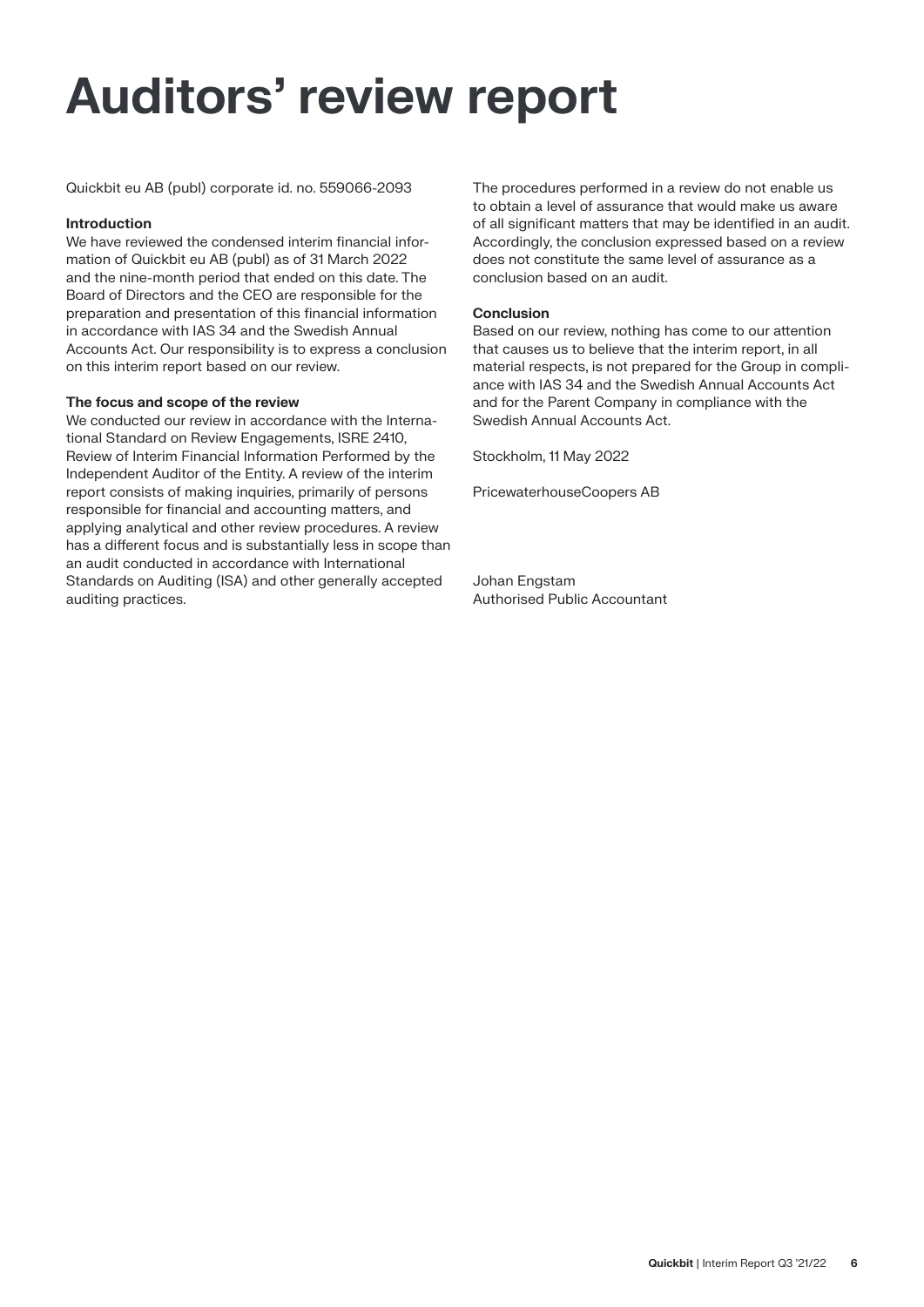### **Consolidated income statement, condensed**

|                                                               |                | Third quarter   |                 | 9 months              |                       | Full-year     |
|---------------------------------------------------------------|----------------|-----------------|-----------------|-----------------------|-----------------------|---------------|
| Amounts in € million                                          | Note           | Jan-Mar<br>2022 | Jan-Mar<br>2021 | Jul 2021-<br>Mar 2022 | Jul 2020-<br>Mar 2021 | 2020/<br>2021 |
| <b>Income</b>                                                 |                |                 |                 |                       |                       |               |
| Net sales                                                     | $\overline{c}$ | 92.1            | 91.2            | 277.4                 | 167.5                 | 250.6         |
| Other operating income                                        |                | 1.0             | $-0.2$          | 1.7                   | 0.2                   | 0.4           |
| <b>Total income</b>                                           |                | 93.1            | 91.0            | 279.1                 | 167.7                 | 251.1         |
| <b>Operating expenses</b>                                     |                |                 |                 |                       |                       |               |
| Purchase of cryptocurrency and other fees                     |                | $-88.5$         | $-87.2$         | $-266.7$              | $-160.0$              | $-240.1$      |
| Other external expenses                                       |                | $-1.7$          | $-1.9$          | $-6.0$                | $-3.7$                | $-6.1$        |
| Personnel expenses                                            |                | $-1.2$          | $-0.6$          | $-3.3$                | $-1.4$                | $-2.2$        |
| Depreciation and amortisation of<br>PPE and intangible assets |                | $-0.7$          | $-0.2$          | $-1.7$                | $-0.5$                | $-0.7$        |
| Other operating expenses                                      |                | $-0.9$          | 0.0             | $-1.9$                | $-0.2$                | $-0.4$        |
| <b>EBIT</b>                                                   |                | 0.2             | 1.2             | $-0.5$                | 2.0                   | 1.7           |
| <b>Financial items</b>                                        |                |                 |                 |                       |                       |               |
| Finance costs                                                 |                | 0.0             | $-0.0$          | 0.0                   | 0.0                   | $-0.0$        |
| <b>EBT</b>                                                    |                | 0.2             | 1.2             | $-0.5$                | 2.1                   | 1.6           |
| Tax on profit for the period                                  |                | $-0.3$          | $-0.3$          | $-1.0$                | $-0.6$                | $-0.9$        |
| Net profit for the period                                     |                | $-0.1$          | 0.9             | $-1.4$                | 1.4                   | 0.8           |
| <b>OTHER COMPREHENSIVE INCOME</b>                             |                |                 |                 |                       |                       |               |
| Items that may be reclassified to profit for the<br>period:   |                |                 |                 |                       |                       |               |
| Exchange differences on translation of foreign                |                |                 |                 |                       |                       |               |
| operations                                                    |                | 0.3             | $-0.3$          | 0.7                   | $-0.3$                | 0.0           |
| Total comprehensive income for the period                     |                | 0.2             | 0.6             | $-0.8$                | 1.1                   | 0.8           |
| Earnings per share, €                                         |                |                 |                 |                       |                       |               |
| <b>Basic</b>                                                  |                | $-0.00$         | 0.01            | $-0.02$               | 0.02                  | 0.01          |
| Diluted <sup>1)</sup>                                         |                | $-0.00$         | 0.01            | $-0.02$               | 0.02                  | 0.01          |
| <b>Number of shares</b>                                       |                |                 |                 |                       |                       |               |
| Weighted-average, before dilution                             |                | 88,460,736      | 88,460,736      | 88,460,736            | 74,583,916            | 78,043,595    |
| Weighted-average, after dilution                              |                | 90,007,736      | 90,436,115      | 90,008,389            | 85,510,349            | 87,148,463    |

1) No dilutive effect arises from the conversion of warrants to ordinary shares if this would lead to an improvement in earnings per share, according to IAS 33.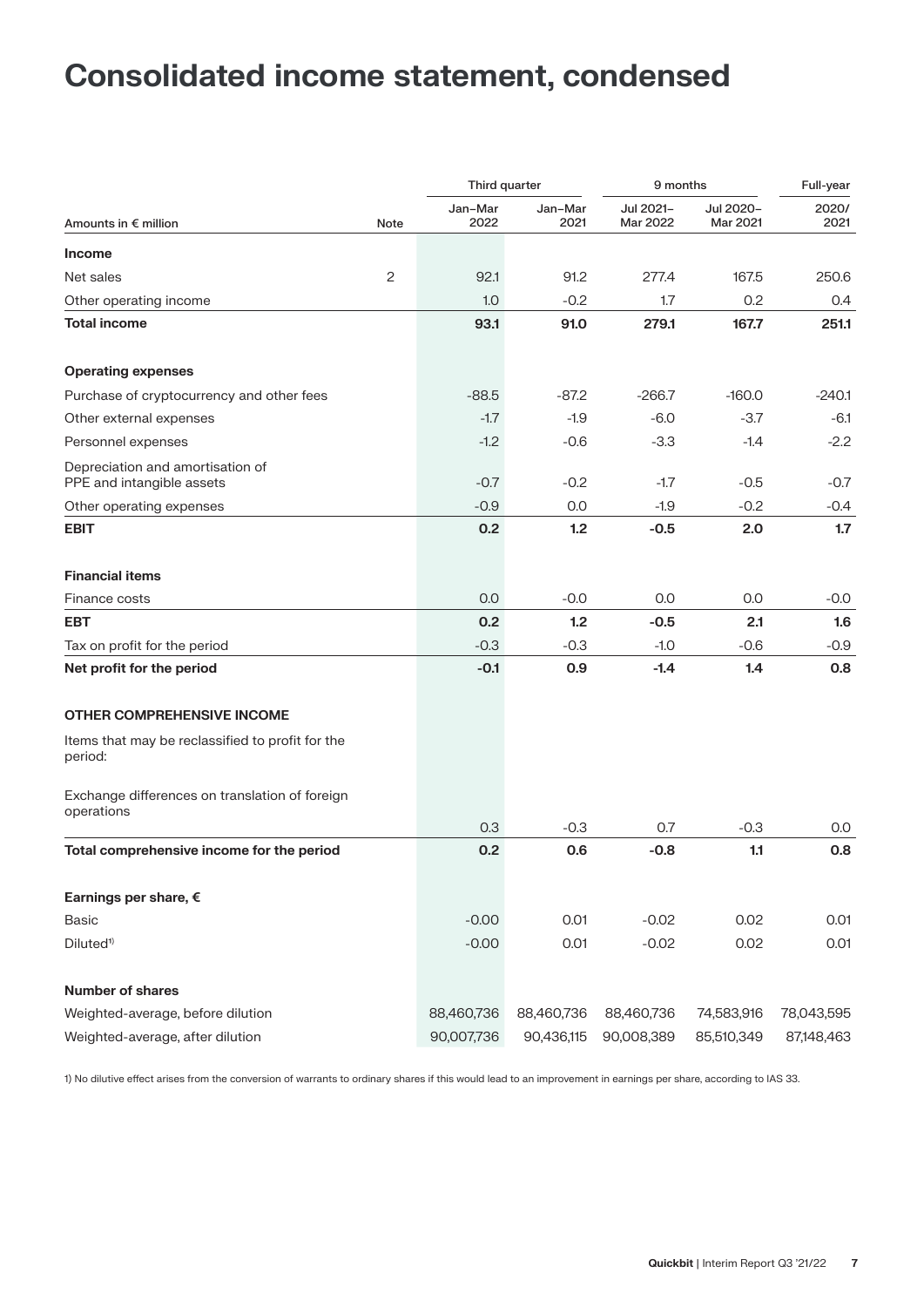### **Consolidated balance sheet, condensed**

| Amounts in € million<br><b>Note</b>                     | 31 Mar 2022 | 31 Mar 2021 | 30 Jun 2021 |
|---------------------------------------------------------|-------------|-------------|-------------|
| <b>ASSETS</b>                                           |             |             |             |
|                                                         |             |             |             |
| <b>Non-current assets</b>                               |             |             |             |
| Capitalised expenditure on development and similar work | 6.0         | 4.2         | 5.1         |
| Other intangible assets                                 | 3.3         | 3.8         | 3.4         |
| Right-of-use assets                                     | 0.8         | 0.3         | 0.2         |
| Equipment and tools                                     | 0.2         | 0.1         | O.1         |
| Other non-current receivables                           | 0.7         | 0.3         | 0.3         |
| Deferred tax assets                                     | 0.0         | O.1         | 0.0         |
| <b>Total non-current assets</b>                         | 11.1        | 8.8         | 9.2         |
| <b>Current assets</b>                                   |             |             |             |
| Inventory of cryptocurrency                             | O.1         | 0.0         | O.1         |
| Trade receivables                                       | 0.0         | 0.0         | 0.0         |
| Other receivables                                       | 10.0        | 8.0         | 12.9        |
| Prepaid expenses and accrued income                     | 2.8         | 5.3         | 2.1         |
| Cash and bank balances                                  | 9.2         | 11.4        | 12.5        |
| <b>Total current assets</b>                             | 22.0        | 24.7        | 27.6        |
| <b>TOTAL ASSETS</b>                                     | 33.0        | 33.5        | 36.9        |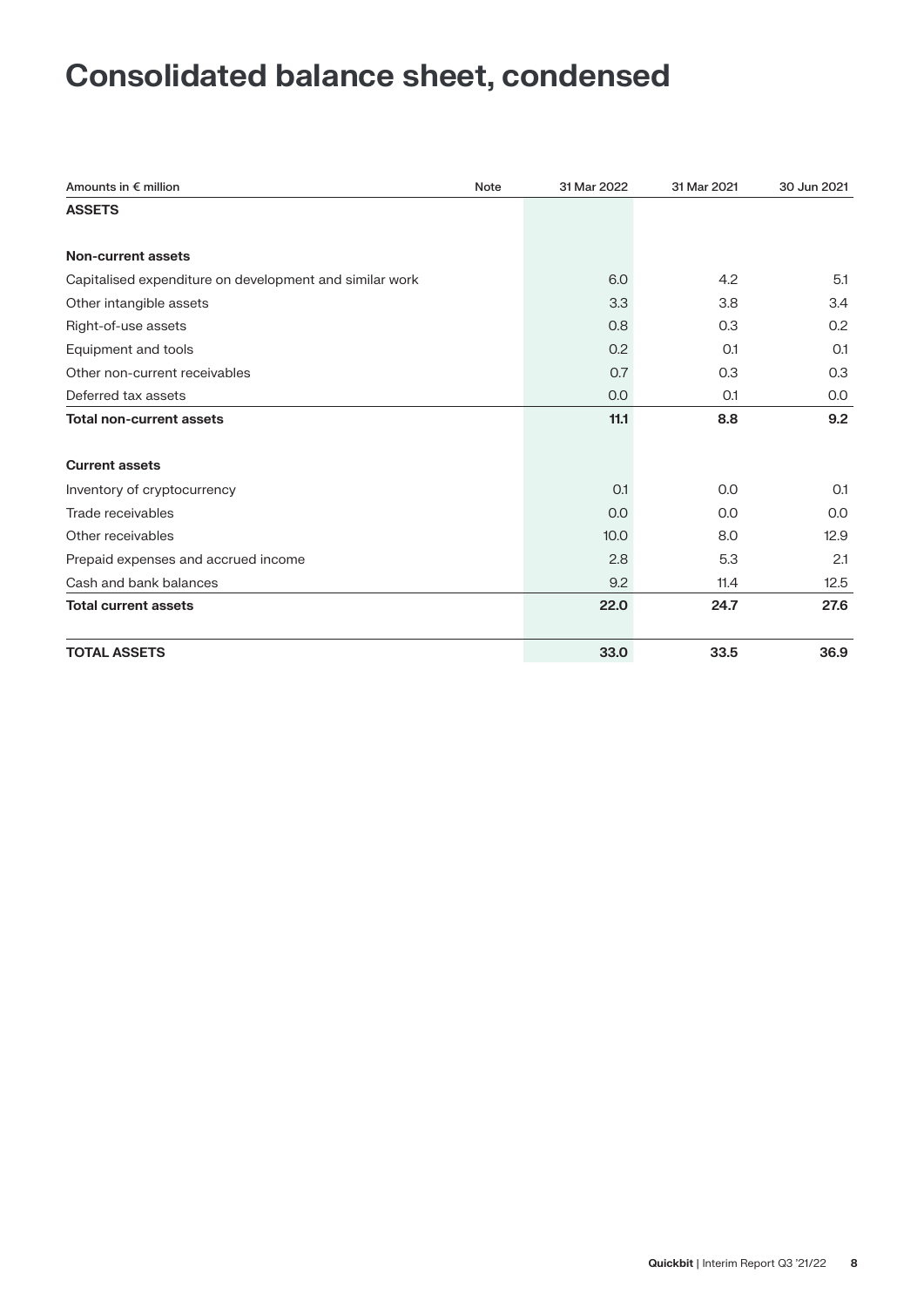### **Consolidated balance sheet, condensed**

| Amounts in € million                             | Note<br>31 Mar 2022 | 31 Mar 2021      | 30 Jun 2021 |
|--------------------------------------------------|---------------------|------------------|-------------|
| <b>EQUITY AND LIABILITIES</b>                    |                     |                  |             |
|                                                  |                     |                  |             |
| <b>Equity</b>                                    |                     |                  |             |
| Share capital                                    |                     | O.1<br>O.1       | O.1         |
| Other contributed capital                        |                     | 13.5<br>13.8     | 13.8        |
| Reserves                                         |                     | $-0.6$<br>$-1.1$ | $-1.2$      |
| Other equity including net profit for the period |                     | 10.9<br>13.1     | 12.4        |
| <b>Total equity</b>                              |                     | 23.9<br>25.9     | 25.1        |
| <b>Non-current liabilities</b>                   |                     |                  |             |
| Deferred tax liability                           |                     | 0.0              |             |
| Non-current lease liabilities                    |                     | 0.2<br>0.1       | 0.0         |
| Other non-current liabilities                    |                     | 0.1<br>-         |             |
| <b>Total non-current liabilities</b>             |                     | 0.3<br>0.1       | 0.0         |
| <b>Current liabilities</b>                       |                     |                  |             |
| Trade payables                                   |                     | 0.5<br>0.6       | 1.2         |
| <b>Current tax liabilities</b>                   |                     | 0.8<br>0.7       | 0.9         |
| <b>Current lease liabilities</b>                 |                     | 0.2<br>0.5       | 0.2         |
| Other current liabilities                        |                     | 0.2<br>0.3       | 1.4         |
| Accrued expenses and deferred income             |                     | 6.6<br>5.8       | 8.1         |
| <b>Total current liabilities</b>                 |                     | 8.8<br>7.5       | 11.8        |
| <b>TOTAL EQUITY AND LIABILITIES</b>              | 33.0                | 33.5             | 36.9        |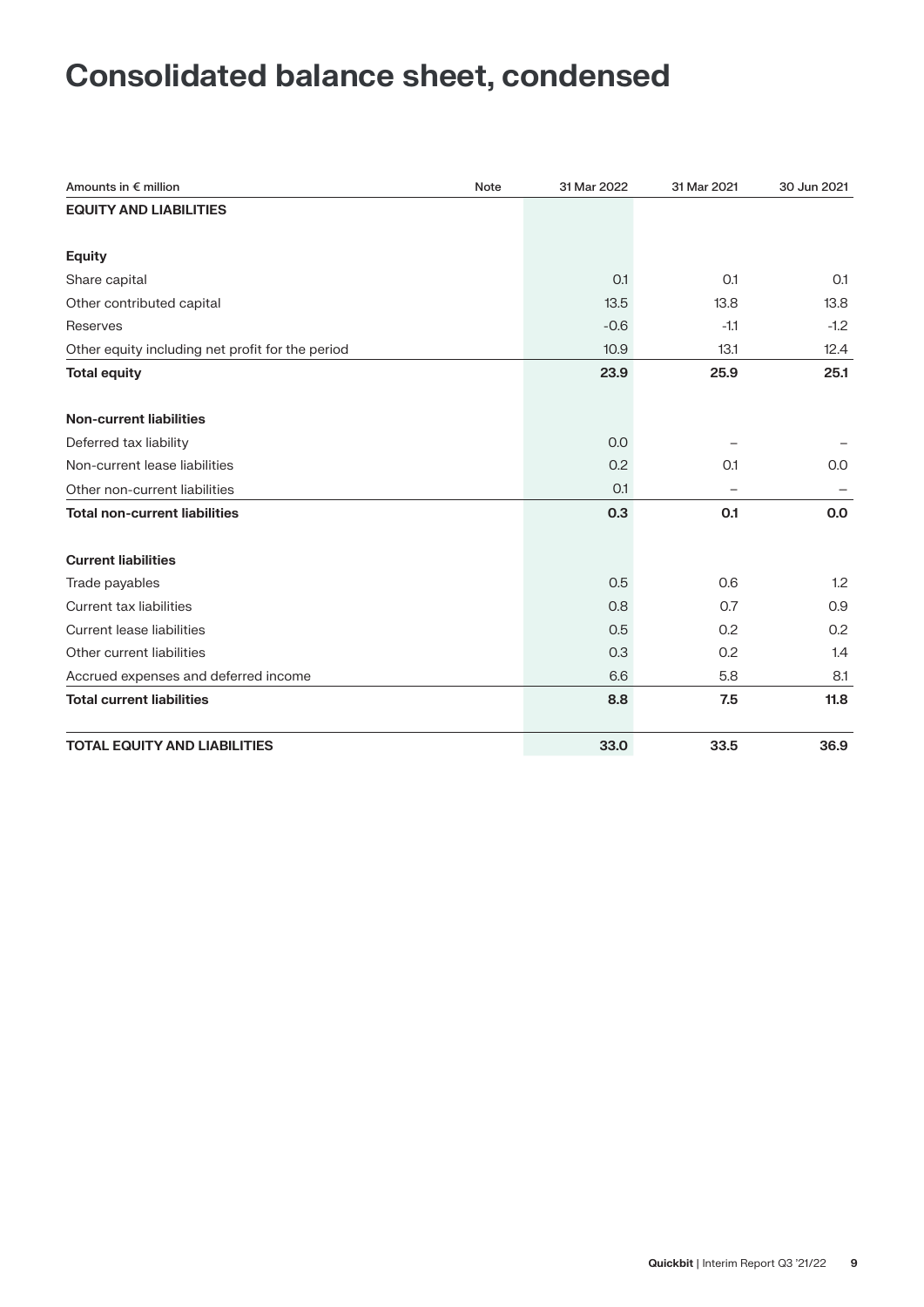# **Consolidated changes in equity, condensed**

| Amounts in € million                                  | <b>Note</b> | Share<br>capital | Other<br>contributed<br>capital | Retained<br>earnings<br>(incl. net profit<br>for the period) | Total<br>equity |
|-------------------------------------------------------|-------------|------------------|---------------------------------|--------------------------------------------------------------|-----------------|
| <b>OPENING BALANCE ON 1 JULY 2020</b>                 |             | 0.1              | 7.0                             | 11.2                                                         | 18.2            |
| Transition to euro $(\epsilon)$                       |             | 0.0              | 0.3                             | $-0.3$                                                       | $-0.0$          |
| Net profit for the period                             |             |                  |                                 | 1.4                                                          | 1.4             |
| Reserves                                              |             |                  |                                 | $-0.3$                                                       | $-0.3$          |
| Total comprehensive income for the period             |             | 0.1              | 7.3                             | 12.0                                                         | 19.3            |
| <b>Transactions with shareholders</b>                 |             |                  |                                 |                                                              |                 |
| Conversion of warrants, TO1                           |             | 0.0              | 6.6                             |                                                              | 6.6             |
| Expenses related to the<br>conversion of warrants TO1 |             |                  |                                 | $-0.0$                                                       | 0.0             |
| Share-based payments to personnel                     |             |                  |                                 | O.1                                                          | 0.1             |
| <b>Total transactions with shareholders</b>           |             | 0.0              |                                 | 0.1                                                          | 6.6             |
| <b>CLOSING BALANCE, 31 MARCH 2021</b>                 |             | 0.1              | 13.8                            | 12.0                                                         | 25.9            |
| <b>OPENING BALANCE ON 1 JULY 2021</b>                 |             | O.1              | 13.8                            | 11.2                                                         | 25.1            |
| FX on calculation to $\epsilon$                       |             | 0.0              | $-0.3$                          | $-0.1$                                                       | $-0.4$          |
| Net profit for the period                             |             |                  |                                 | $-1.4$                                                       | $-1.4$          |
| Reserves                                              |             |                  |                                 | 0.7                                                          | 0.7             |
| Total comprehensive income for the period             |             | 0.1              | 13.5                            | 10.3                                                         | 23.9            |
| <b>Transactions with shareholders</b>                 |             |                  |                                 |                                                              |                 |
| Share-based payments to personnel                     |             |                  |                                 | 0.0                                                          | 0.0             |
| <b>Total transactions with shareholders</b>           |             |                  |                                 | 0.0                                                          | 0.0             |
| <b>CLOSING BALANCE, 31 MARCH 2022</b>                 |             | 0.1              | 13.5                            | 10.3                                                         | 23.9            |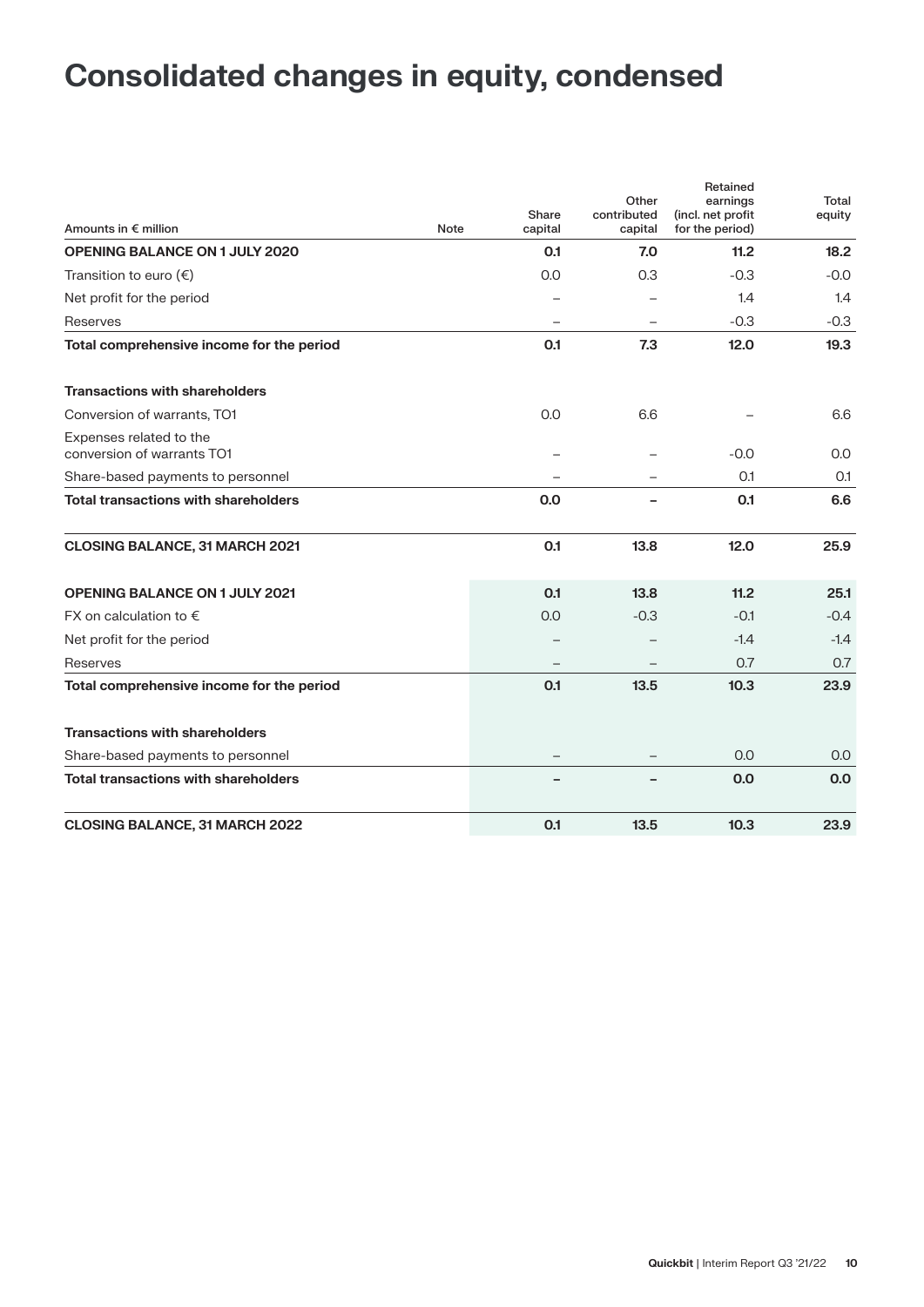# **Consolidated statement of cash flows, condensed**

|                                                     |             | Third quarter    |                          | 9 months              |                          | Full-year     |
|-----------------------------------------------------|-------------|------------------|--------------------------|-----------------------|--------------------------|---------------|
| Amounts in € million                                | <b>Note</b> | Jan-Mar<br>2022  | Jan-Mar<br>2021          | Jul 2021-<br>Mar 2022 | Jul 2020-<br>Mar 2021    | 2020/<br>2021 |
| <b>Operating activities</b>                         |             |                  |                          |                       |                          |               |
| <b>EBIT</b>                                         |             | 0.2              | 1.2                      | $-0.5$                | 2.1                      | 1.7           |
| Non-cash items                                      |             | 0.9              | 0.2                      | 2.1                   | 0.6                      | 0.8           |
| Tax paid                                            |             | $-0.6$           | -                        | -1.1                  |                          |               |
| Interest paid                                       |             | 0.0              | $\overline{\phantom{0}}$ | $-0.0$                | -0.0                     | $-0.0$        |
|                                                     |             | 0.5              | 1.4                      | 0.6                   | 2.6                      | 2.5           |
| Change in working capital                           |             |                  |                          |                       |                          |               |
| Increase/decrease in operating receivables          |             | 2.9              | 2.0                      | 2.4                   | 0.8                      | $-3.0$        |
| Increase/decrease in operating liabilities          |             | $-2.7$           | 2.1                      | $-3.0$                | 1.2                      | 7.1           |
| Cash flow from operating activities                 |             | 0.8              | 5.4                      | $-0.1$                | 4.6                      | 6.6           |
| <b>Investing activities</b>                         |             |                  |                          |                       |                          |               |
| Investments in non-current intangible assets        |             | $-0.5$           | $-0.6$                   | $-2.1$                | $-1.5$                   | $-2.3$        |
| Investments in PPE                                  |             | 0.0              | $-0.0$                   | $-0.1$                | -0.0                     | $-0.1$        |
| Acquisition of subsidiaries                         |             | 0.0              | $\qquad \qquad -$        | $-0.3$                | $\overline{\phantom{0}}$ |               |
| Investments in non-current financial assets         |             | $-0.2$           | O.1                      | $-0.4$                | 0.0                      | $-0.1$        |
| Cash flow from investing activities                 |             | $-0.7$           | $-0.5$                   | $-2.9$                | $-1.6$                   | $-2.5$        |
| <b>Financing activities</b>                         |             |                  |                          |                       |                          |               |
| Increase/decrease in other financial liabilities    |             | 0.0              |                          |                       |                          |               |
| Incentive programme                                 |             |                  |                          | 0.1                   |                          |               |
| New issue                                           |             | 0.0              | 6.5                      |                       | 6.5                      | 6.6           |
| Principal elements of lease payments                |             |                  |                          |                       |                          |               |
| Cash flow from financing activities                 |             | $-0.1$<br>$-0.1$ | $-0.0$<br>6.5            | $-0.2$<br>$-0.1$      | $-0.1$<br>6.4            | $-0.2$<br>6.4 |
|                                                     |             |                  |                          |                       |                          |               |
| Cash flow for the period                            |             | $-0.1$           | 11.3                     | $-3.1$                | 9.5                      | 10.5          |
| Opening cash and cash equivalents                   |             | 9.4              | 0.4                      | 12.5                  | 2.1                      | 2.1           |
| Exchange difference in cash and<br>cash equivalents |             | -0.1             | $-0.3$                   | $-0.2$                | $-0.2$                   | $-0.0$        |
| Closing cash and cash equivalents                   |             | 9.2              | 11.4                     | 9.2                   | 11.4                     | 12.5          |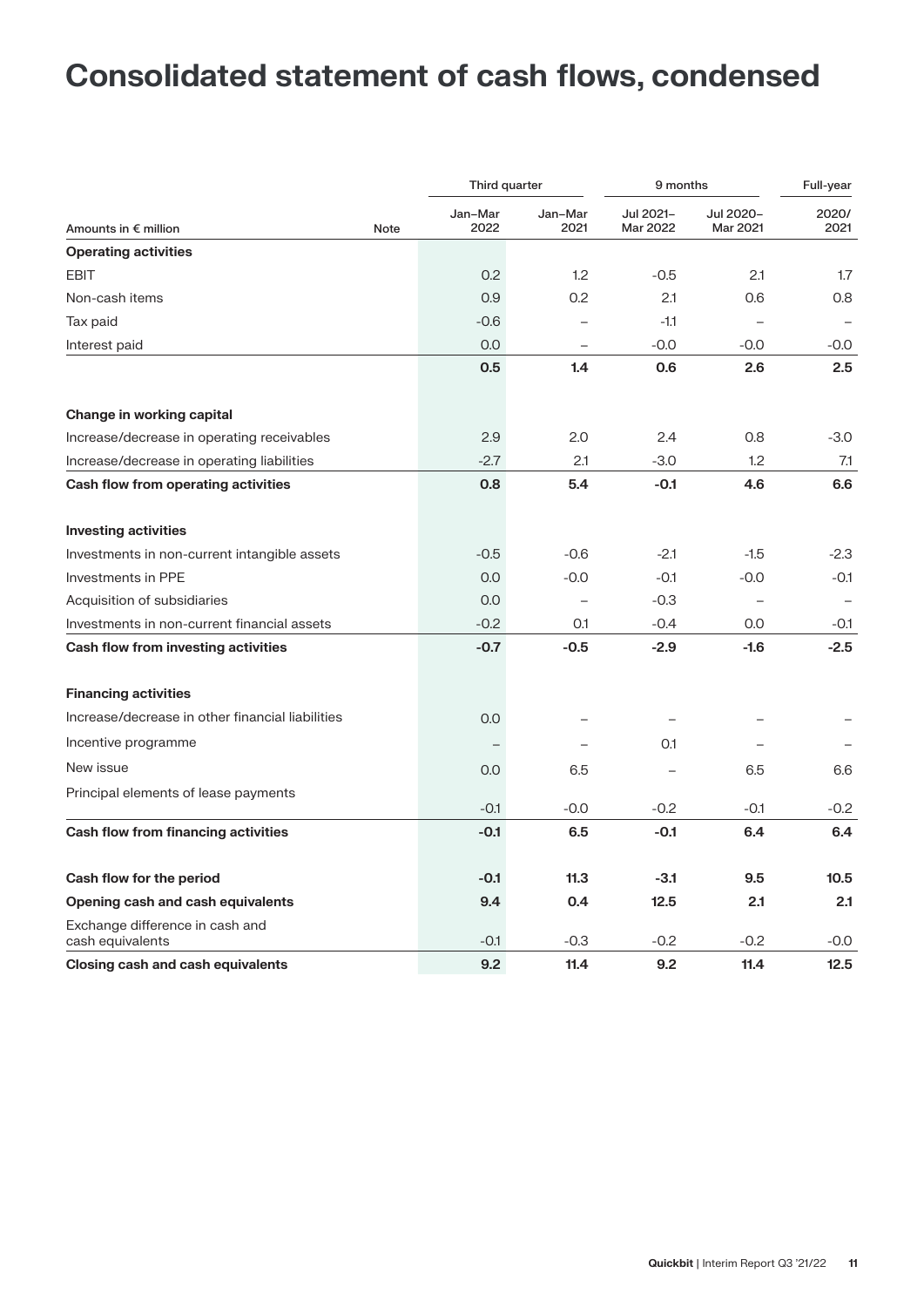### **Parent Company income statement, condensed**

|                                                               |             | Third quarter   |                 | 9 months              | Full-year             |               |
|---------------------------------------------------------------|-------------|-----------------|-----------------|-----------------------|-----------------------|---------------|
| <b>Amounts in SEK million</b>                                 | <b>Note</b> | Jan-Mar<br>2022 | Jan-Mar<br>2021 | Jul 2021-<br>Mar 2022 | Jul 2020-<br>Mar 2021 | 2020/<br>2021 |
| <b>Income</b>                                                 |             |                 |                 |                       |                       |               |
| Net sales                                                     |             | 4.3             | 3.4             | 11.5                  | 9.6                   | 12.9          |
| Other operating income                                        |             | 9.2             | 0.6             | 16.9                  | 1.4                   | 4.5           |
| <b>Total income</b>                                           |             | 13.5            | 4.0             | 28.4                  | 11.0                  | 17.4          |
| <b>Operating expenses</b>                                     |             |                 |                 |                       |                       |               |
| Other external expenses                                       |             | $-13.6$         | $-16.2$         | $-52.2$               | $-32.6$               | $-54.5$       |
| Personnel expenses                                            |             | $-10.9$         | $-5.6$          | $-31.5$               | $-13.1$               | $-21.1$       |
| Depreciation and amortisation of<br>PPE and intangible assets |             | $-3.4$          | $-1.2$          | $-9.0$                | $-3.3$                | $-4.7$        |
| Other operating expenses                                      |             | $-8.8$          | $-0.7$          | $-18.4$               | $-2.4$                | $-4.5$        |
| <b>EBIT</b>                                                   |             | $-23.2$         | $-19.7$         | $-82.8$               | $-40.4$               | $-67.4$       |
| <b>Financial items</b>                                        |             |                 |                 |                       |                       |               |
| Profit/loss from participations in<br>Group companies         |             | 0.6             |                 | 52.9                  |                       |               |
| Interest expense and similar profit/loss items                |             | $-0.0$          |                 | $-0.0$                | $-0.1$                | $-0.1$        |
| <b>EBT</b>                                                    |             | $-22.6$         | $-19.7$         | $-29.9$               | $-40.5$               | $-67.5$       |
| Tax on profit for the period                                  |             |                 |                 |                       |                       |               |
| Net profit for the period                                     |             | $-22.6$         | $-19.7$         | $-29.9$               | $-40.5$               | $-67.5$       |

No items in the Parent Company are recognised as other comprehensive income and, accordingly, total comprehensive income for the period corresponds to net profit for the period**.**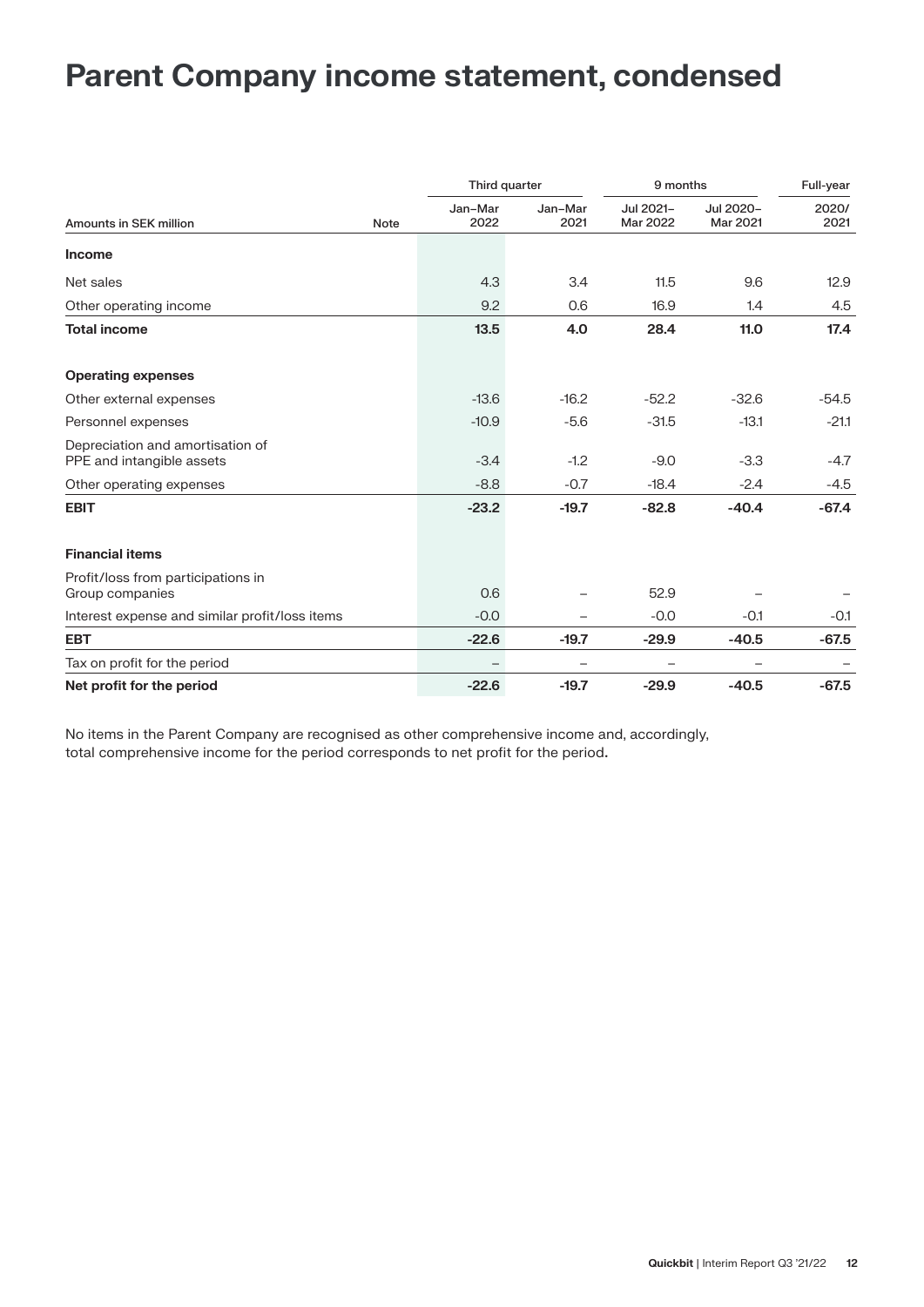# **Parent Company balance sheet, condensed**

| <b>Amounts in SEK million</b>                              | Note | 31 Mar 2022 | 31 Mar 2021 | 30 Jun 2021 |
|------------------------------------------------------------|------|-------------|-------------|-------------|
| <b>ASSETS</b>                                              |      |             |             |             |
| Non-current assets                                         |      |             |             |             |
| Capitalised expenditure on development<br>and similar work |      | 60.7        | 39.6        | 48.5        |
| Other intangible assets                                    |      | 0.1         | O.1         | O.1         |
| Equipment and tools                                        |      | 1.6         | 1.2         | 1.3         |
| Participations in Group companies                          |      | 9.9         | 49.9        | 47.0        |
| Other non-current receivables                              |      | 3.1         | 0.6         | 1.2         |
| <b>Total non-current assets</b>                            |      | 75.4        | 91.4        | 98.1        |
| <b>Current assets</b>                                      |      |             |             |             |
| Trade receivables                                          |      |             |             | 0.4         |
| Receivables from Group companies                           |      | 6.5         | 1.1         | 0.9         |
| Other receivables                                          |      | 0.6         | 2.2         | 3.4         |
| Prepaid expenses and accrued income                        |      | 2.2         | 3.6         | 1.4         |
| Cash and bank balances                                     |      | 47.9        | 116.6       | 126.0       |
| <b>Total current assets</b>                                |      | 57.3        | 123.5       | 132.1       |
| <b>TOTAL ASSETS</b>                                        |      | 132.7       | 214.8       | 230.1       |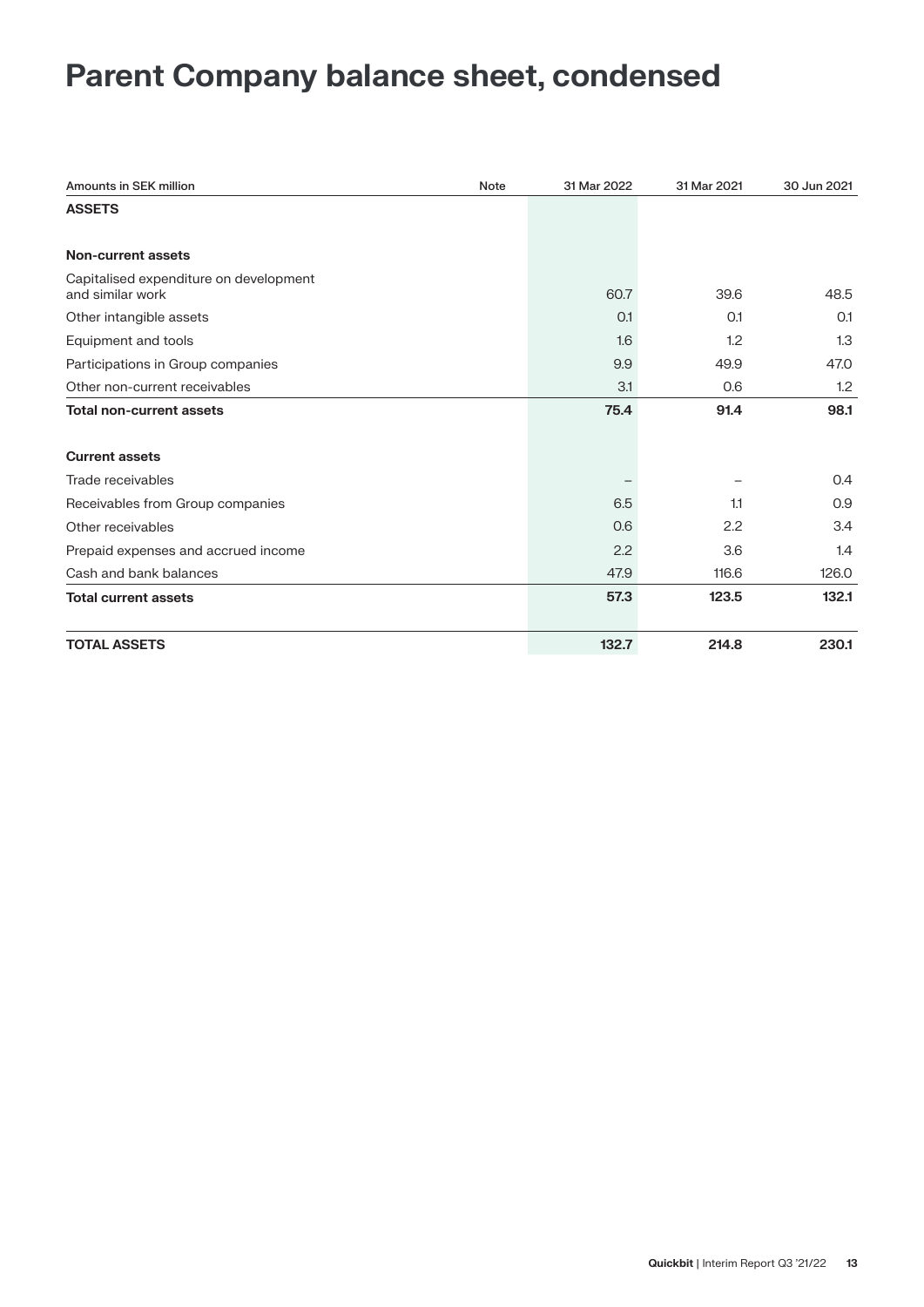# **Parent Company balance sheet, condensed**

| Amounts in SEK million               | Note | 31 Mar 2022 | 31 Mar 2021 | 30 Jun 2021 |
|--------------------------------------|------|-------------|-------------|-------------|
| <b>EQUITY AND LIABILITIES</b>        |      |             |             |             |
|                                      |      |             |             |             |
| <b>Equity</b>                        |      |             |             |             |
| Share capital                        |      | 0.9         | 0.9         | 0.9         |
| Fund for development expenditure     |      | 60.7        | 39.6        | 48.5        |
| Share premium reserve                |      | 139.5       | 139.5       | 139.5       |
| Retained earnings                    |      | $-165.4$    | $-76.0$     | $-84.7$     |
| Net profit for the year              |      | $-29.9$     | $-40.5$     | $-67.5$     |
| <b>Total equity</b>                  |      | 5.7         | 63.5        | 36.7        |
|                                      |      |             |             |             |
| <b>Non-current liabilities</b>       |      |             |             |             |
| Other non-current liabilities        |      | 1.3         |             |             |
| <b>Total non-current liabilities</b> |      | 1.3         |             |             |
| <b>Current liabilities</b>           |      |             |             |             |
| Liabilities to Group companies       |      | 108.6       | 132.9       | 170.9       |
| Trade payables                       |      | 5.0         | 6.0         | 12.2        |
| Current tax liabilities              |      | 3.3         | 0.4         | 2.0         |
| Other current liabilities            |      | O.1         | 5.3         | 1.4         |
| Accrued expenses and deferred income |      | 8.7         | 6.7         | 6.9         |
| <b>Total current liabilities</b>     |      | 125.7       | 151.3       | 193.4       |
| <b>TOTAL EQUITY AND LIABILITIES</b>  |      | 132.7       | 214.8       | 230.1       |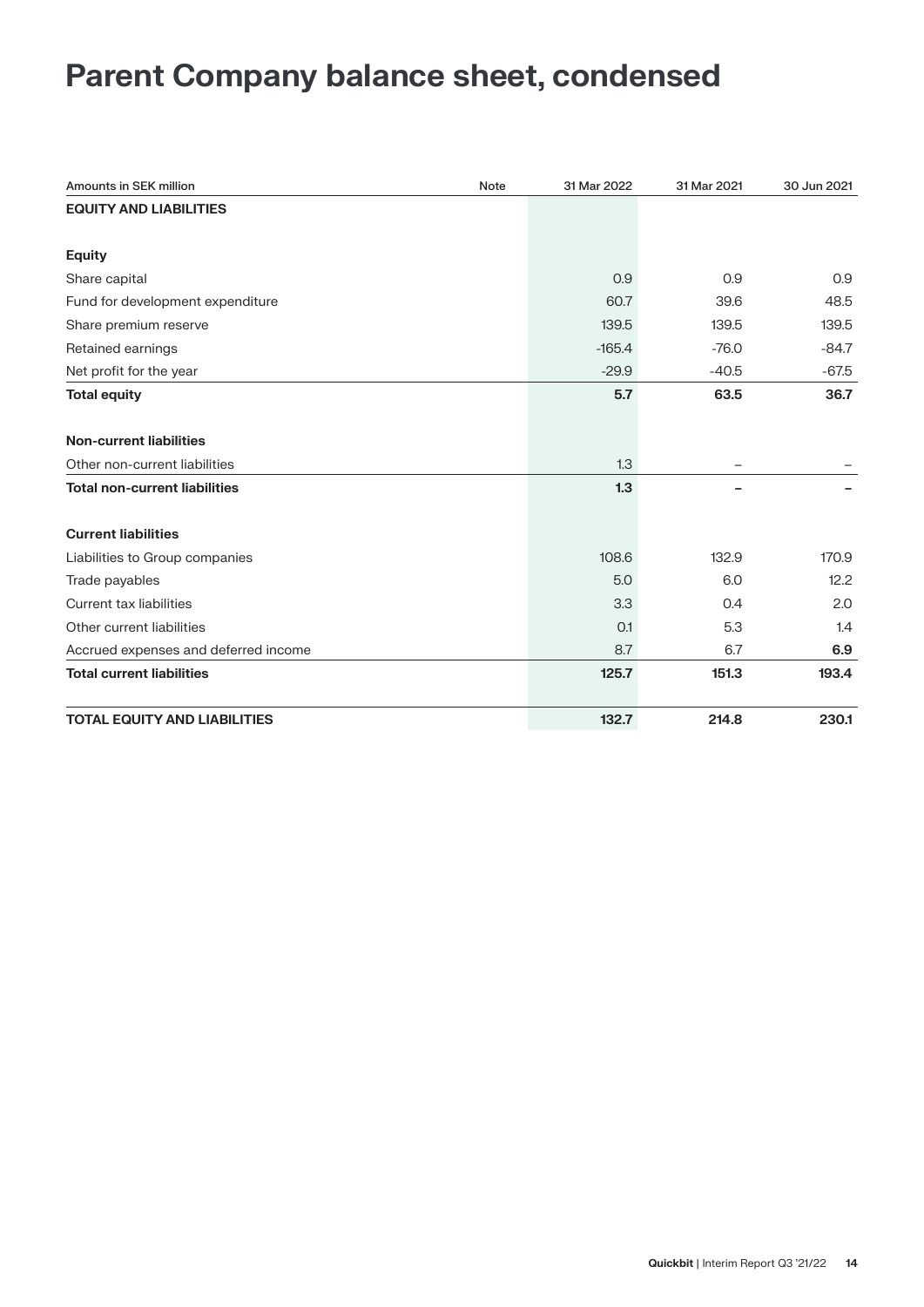### **Notes**

### **NOTE 1** ACCOUNTING POLICIES

Quickbit applies the International Financial Reporting Standards (IFRS) as endorsed by the EU. This interim report has been prepared in accordance with IAS 34, Interim Financial Reporting. The application of the accounting policies is consistent with their application in the annual report for the '20/21 financial year.

The accounts for the Parent Company have been prepared pursuant to the Swedish Annual Accounts Act and RFR 2 Accounting for Legal Entities. The Parent Company applies the same accounting policies as the Group except in the cases listed in the section Parent Company's accounting policies in the annual report for the '20/21 financial year.

### **Group presentation currency**

As of 1 July 2021, the Group's presentation currency is the euro (€). The Parent Company's functional currency is the Swedish krona (SEK), unchanged compared with '20/21. Unless stated otherwise, all amounts are given in million euro (€ million) for the Group and million krona (SEK million) for the Parent Company. A more detailed description of the accounting policies applied for the Group and the Parent Company in this interim report is available in the Annual Report for the '20/21 financial year, available at www.quickbit.com.

### **NOTE 2** NET SALES

The Group's net sales pertain entirely to sales of cryptocurrency and are recognised at a point in time.

### **Net sales by operating segment, € million**

| Solution for e-merchants |      |
|--------------------------|------|
| Total                    | - Q2 |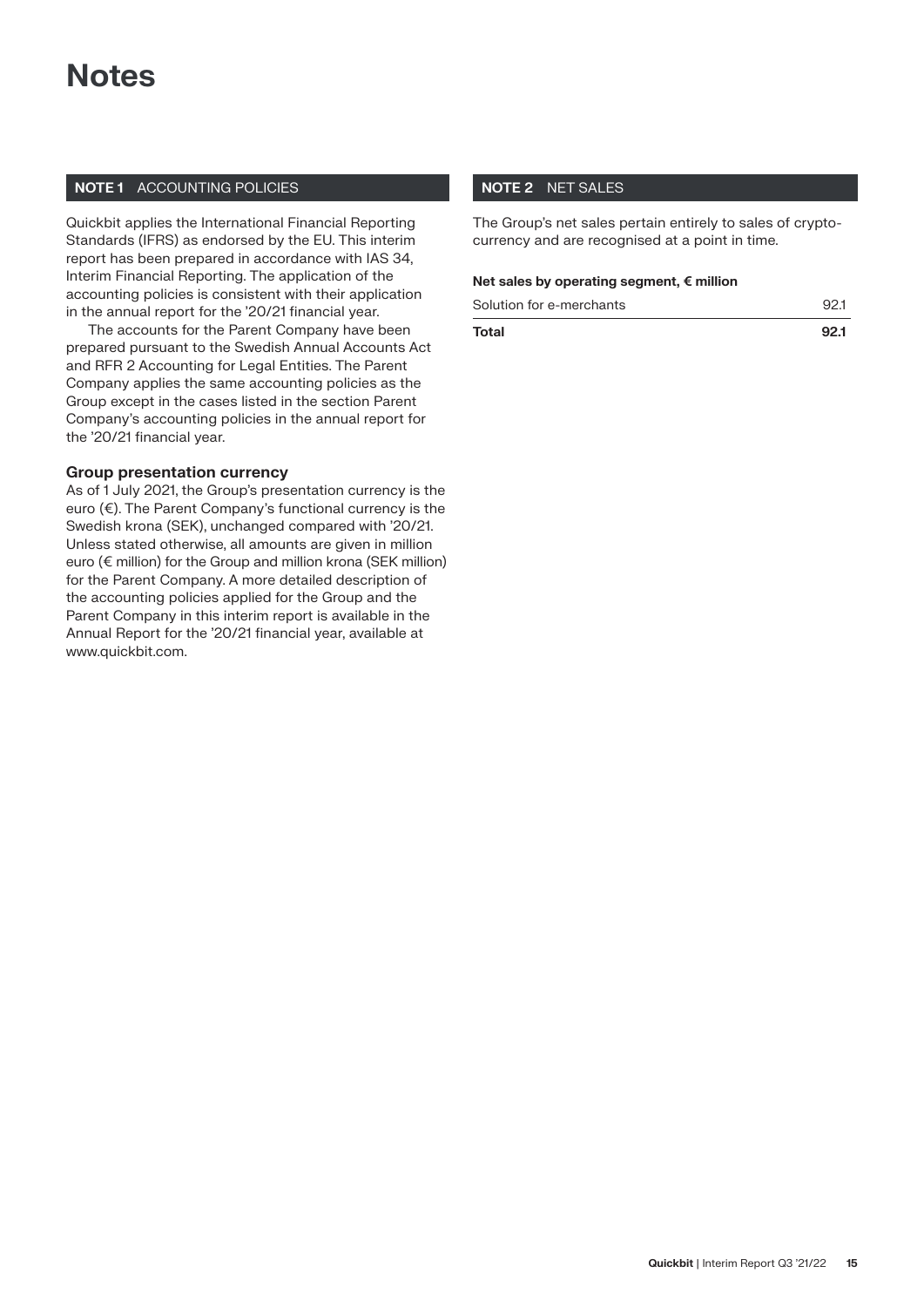### **Alternative performance measures**

This report contains financial metrics and alternative performance measures (APMs), which are not defined in IFRS. The company considers that this information, together with comparable defined IFRS metrics, is useful for investors as it provides increased understanding of the company's operating results. The APMs should not be assessed in isolation from, or as a substitute for, financial information presented in the financial statements pursuant to IFRS. The reported APMs are not necessarily comparable with similar measures presented by other companies.

Quickbit uses the following APMs that are not derived from the financial statements:

- Gross profit and gross margin
- Adjusted EBITDA and Adjusted EBITDA margin

### **Derivation of gross profit and gross margin**

|                                           | Third quarter   |                 | 9 months             |                       | Full-year     |
|-------------------------------------------|-----------------|-----------------|----------------------|-----------------------|---------------|
| Amounts in $\epsilon$ million             | Jan-Mar<br>2022 | Jan–Mar<br>2021 | Jul 2021-Mar<br>2022 | Jul 2020-<br>Mar 2021 | 2020/<br>2021 |
| Net sales                                 | 92.1            | 91.2            | 277.4                | 167.5                 | 250.6         |
| Purchase of cryptocurrency and other fees | $-88.5$         | $-87.2$         | $-266.7$             | $-160.0$              | $-240.1$      |
| <b>Gross profit</b>                       | 3.7             | 4.0             | 10.7                 | 7.6                   | 10.5          |
| Gross margin, %                           | 4.0%            | 4.4%            | 3.8%                 | 4.5%                  | 4.2%          |

### **Derivation of EBITDA and Adjusted EBITDA**

|                                                               |                 | Third quarter   |                             | 9 months              |               |
|---------------------------------------------------------------|-----------------|-----------------|-----------------------------|-----------------------|---------------|
| Amounts in $\epsilon$ million                                 | Jan-Mar<br>2022 | Jan-Mar<br>2021 | <b>Jul 2021-Mar</b><br>2022 | Jul 2020-<br>Mar 2021 | 2020/<br>2021 |
| <b>EBIT</b>                                                   | 0.2             | 1.2             | $-0.5$                      | 2.1                   | 1.7           |
| Depreciation and amortisation of<br>PPE and intangible assets | 0.7             | 0.2             | 1.7                         | 0.5                   | 0.7           |
| <b>EBITDA</b>                                                 | 0.9             | 1.4             | 1.2                         | 2.6                   | 2.3           |
| Exchange differences                                          | $-0.1$          | 0.2             | O.1                         | 0.1                   | 0.0           |
| Other non-recurring items                                     | 0.3             |                 | 0.3                         |                       |               |
| Share-based incentive programme                               | 0.0             |                 | 0.0                         |                       |               |
| Items affecting comparability                                 | 0.2             | 0.2             | 0.4                         | 0.1                   | 0.0           |
| <b>Adjusted EBITDA</b>                                        | 1.1             | 1.6             | 1.4                         | 2.7                   | 2.3           |
| Adjusted EBITDA margin, %                                     | 1.2%            | 1.7%            | 0.5%                        | 1.6%                  | 0.9%          |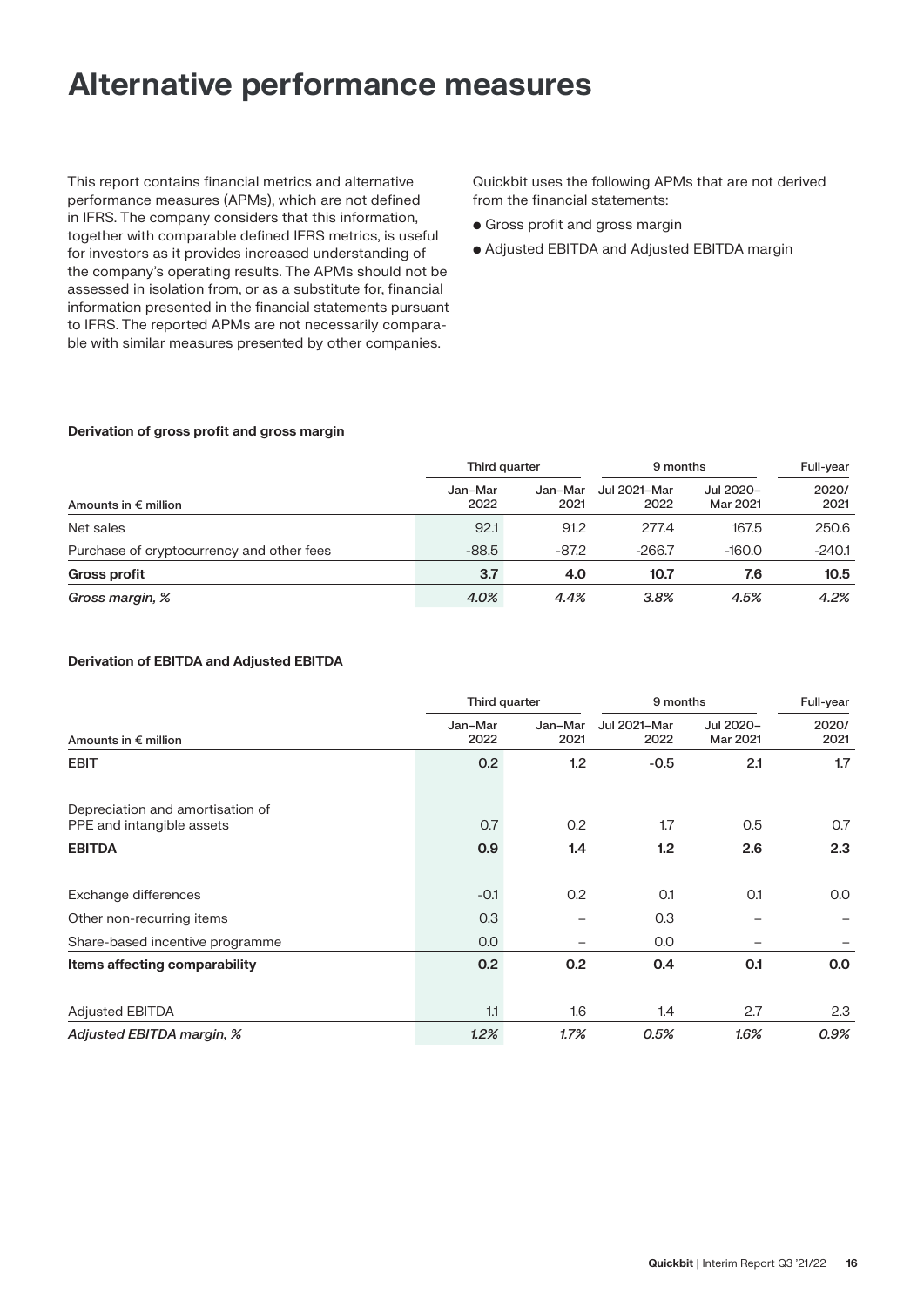## **Definitions**

| <b>Alternative perfor-</b><br>mance measure | <b>Definition</b>                                                                                                                                                                           | Reason                                                                                                                                                                                              |
|---------------------------------------------|---------------------------------------------------------------------------------------------------------------------------------------------------------------------------------------------|-----------------------------------------------------------------------------------------------------------------------------------------------------------------------------------------------------|
| Gross profit                                | Net sales less purchases of cryptocurrency<br>and other fees.                                                                                                                               | The APM is used to measure the company's<br>ability to charge for its products.                                                                                                                     |
| Gross margin                                | Gross profit in relation to net sales.                                                                                                                                                      | The APM is a measure of the company's<br>earnings capacity in relation to net sales.                                                                                                                |
| <b>EBITDA</b>                               | EBITDA comprises earnings before interest,<br>tax, depreciation and amortisation.                                                                                                           | The APM is used to measure earnings from<br>operating activities excluding depreciation,<br>amortisation and impairment.                                                                            |
| Items affecting compa-<br>rability          | Items affecting comparability pertain to<br>material items and events that have no<br>clear connection to ordinary operations<br>and are assessed as being of an extra-<br>ordinary nature. | The item is excluded in the calculation of<br>adjusted EBITDA. Separate reporting of items<br>affecting comparability provides clarity in terms<br>of the development of the underlying operations. |
| <b>Adjusted EBITDA</b>                      | EBITDA excluding items affecting<br>comparability.                                                                                                                                          | The APM is used to monitor the underlying<br>earnings trend over time and on a comparable<br>basis.                                                                                                 |
| Adjusted EBITDA margin                      | Adjusted EBITDA in relation to net sales.                                                                                                                                                   | The APM is used to measure earnings from<br>operating activities excluding depreciation,<br>amortisation and impairment, and items affecting<br>comparability in relation to net sales.             |
| Average daily volume<br>(ADV)               | Transaction volume in relation to<br>the number of days in the period.                                                                                                                      |                                                                                                                                                                                                     |
| Merchants                                   | The number of active merchants at<br>the end of the period.                                                                                                                                 |                                                                                                                                                                                                     |